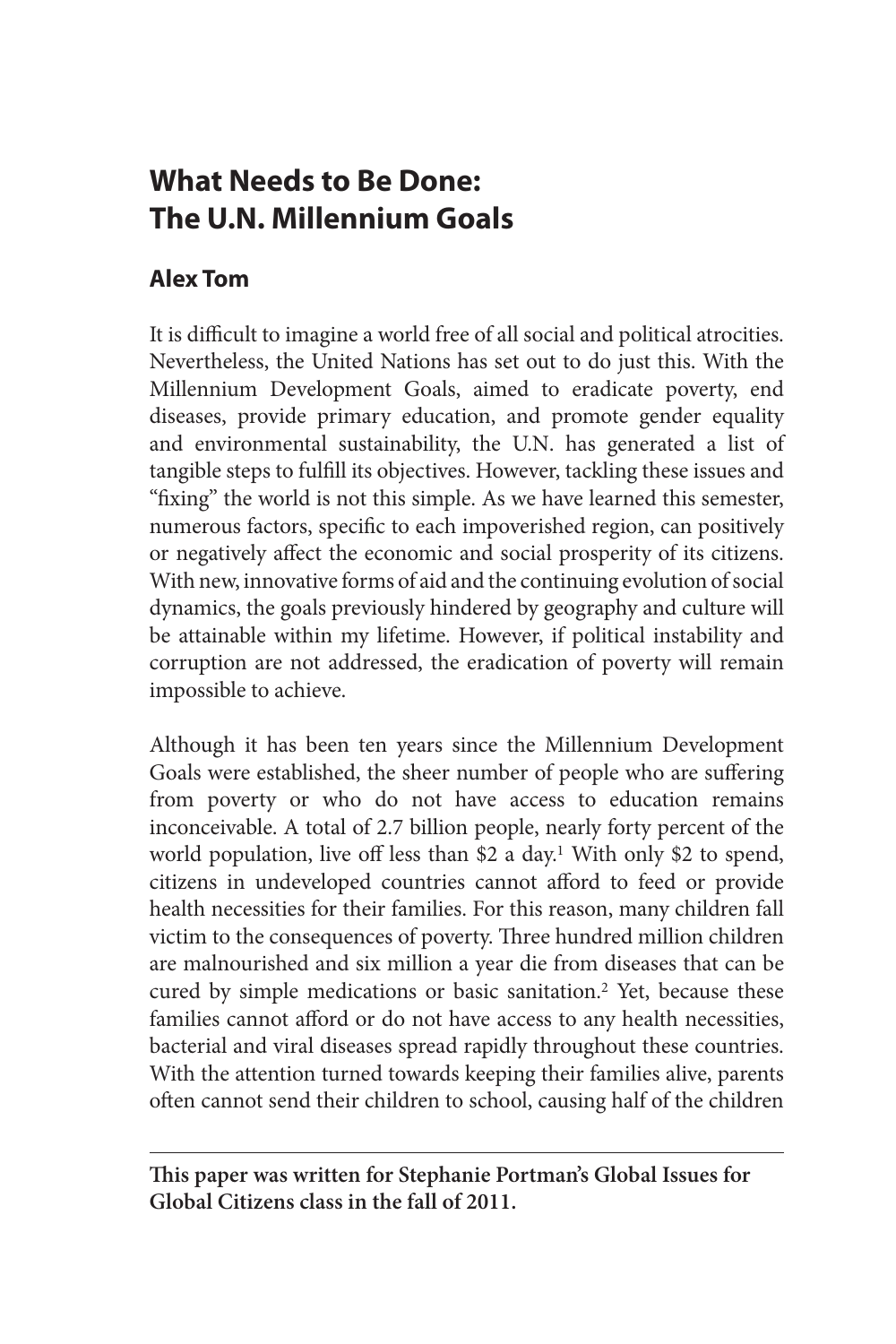in impoverished regions to be denied the opportunity to attend primary school.3 Furthermore, countries stricken with severe poverty have little energy to focus on promoting gender equality. Statistics state that educated women are significantly less likely to die of AIDS and more likely to take care of their children, but only sixty percent of girls in Africa actually have access to primary education.4 The sheer numbers and percentages representing the amount of poverty in the world often discourage organizations and individuals from believing that policies and programs can bring change. However, these statistics prove the importance of the Millennium Development Goals, and they reinforce how vital such targets are in improving the overall condition of the world.

Although geography, and other such immutable forces, prevents people in many impoverished communities from accessing medical facilities, the goals directed towards improving global health are achievable nonetheless. The United Nations has set a high value on improving world health with three out of the eight Millennium Development Goals directed towards addressing medical needs. Firstly, the U.N. aims to reduce the mortality rate of children under the age of five by two-thirds and maternal mortality by three-fourths. Additionally, the U.N. aims to stop the spread of HIV/AIDS, malaria, and other major diseases by creating universal access to health facilities and medication.5 Currently, the geography in rural areas makes it difficult for sick citizens to visit the few hospitals established in developing countries. Without proper infrastructure, such as roads, these people, weakened by sicknesses or malnutrition, are challenged to make the long journey to healthcare facilities in rough or mountainous terrain. In a Millennium Village report on the Koraro community in Ethiopia, Nicholas Kristof states, "The limiting factor for better health is less about medicine and more about infrastructure."6 Although receiving sufficient medical supplies is simple, the real problem is the lack of infrastructure to landlocked, isolated villages, where geography does not promote the creation of roads. In Nigeria, meningitis victims are physically incapable of walking to hospitals and receiving antibiotics.<sup>7</sup> The difficulty of accessing hospitals discourages many struggling communities from seeking professional healthcare, resulting in the spread of more diseases, as well as a higher mortality rate.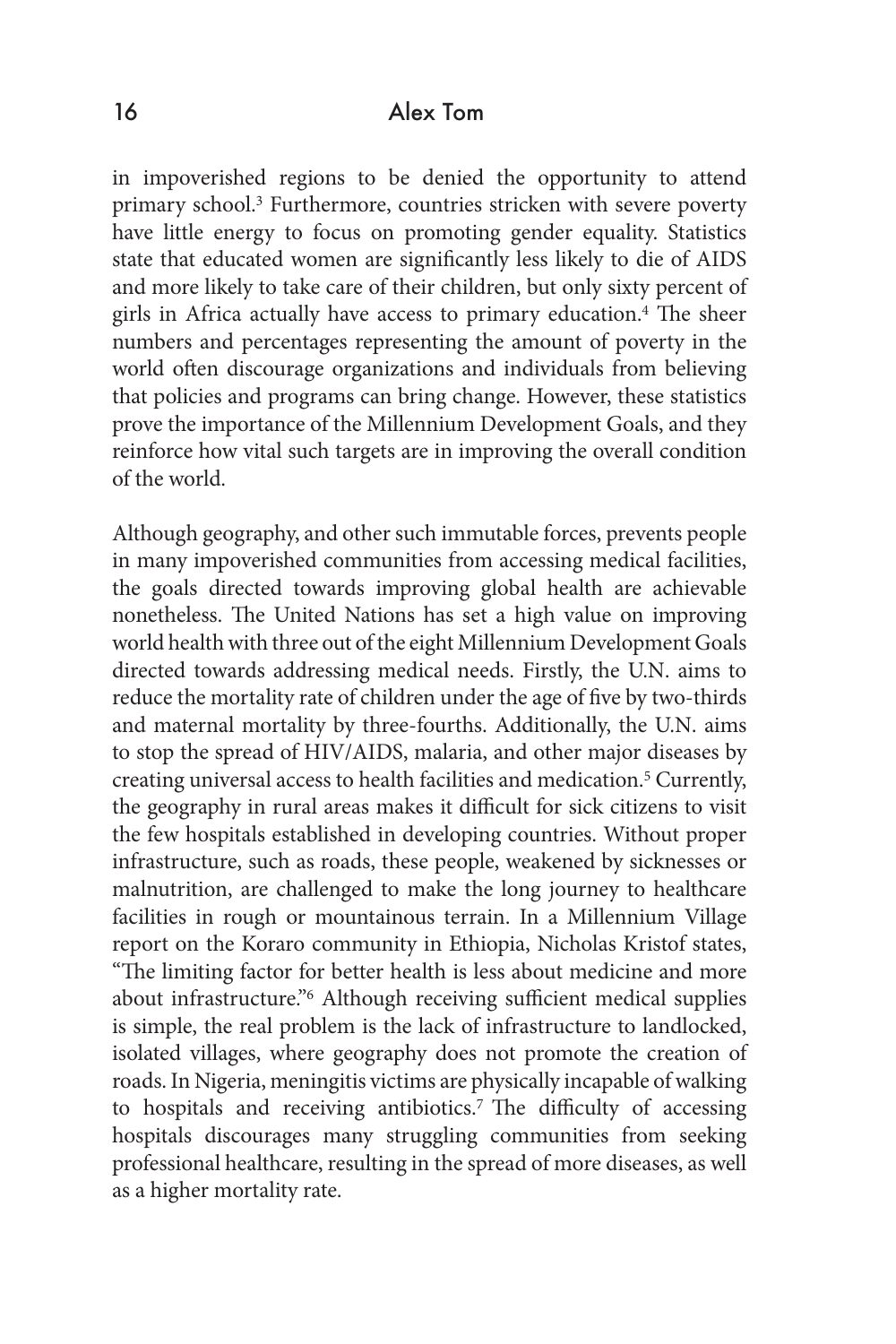To address these health problems perpetuated by geography, the United Nations and non-government organizations must focus on creating more health centers within different regions of undeveloped countries. If more hospitals are established, families will not have to travel as far to seek medical attention, which will subsequently improve the health in these regions. One innovative method of spreading healthcare is to establish basic health clinics, with vitamins and simple medicines, in association with schools. Currently, hospitals in rural regions in the Developing World have difficulty maintaining a constant workforce due to the difficult conditions and low wages for the employees. Hopefully, an established school will attract nurses and doctors to careers in the associated health facilities. Additionally, children will be more likely to receive basic healthcare since they will already be attending school. With the overall improvement of child health, medical facilities will be able to prevent the spread of diseases, rather than simply treating them. Furthermore, by adding medical centers to schools, parents and adults will feel less intimidated to seek professional aid since the schools are already entrusted with the well-being of the community's children. By building more hospitals and clinics, communities in rural areas will have the opportunity to receive medical services, further reducing child mortality, improving maternal health, and combating the spread of diseases.

Similarly, the Millennium Development Goal aimed towards spreading universal primary education is attainable, as long as the United Nations can limit the obstacles of geography. Just as geography limits communities from receiving medical attention, many children in undeveloped regions do not have access to schools. In rural areas, where every community does not have an education facility, children must travel long distances to reach the nearest available school.<sup>8</sup> In an article about education in Zimbabwe, Nicholas Kristof wrote about a boy, Abel, who walked a total of six hours every day to attend school. Although some children, like Abel, are willing to travel such long distances to receive an education, many others are discouraged by such a walk. Natural disasters in countries without established infrastructure also prevent students from attending school. In 2010, Pakistan experienced detrimental flooding throughout their country, destroying over 10,000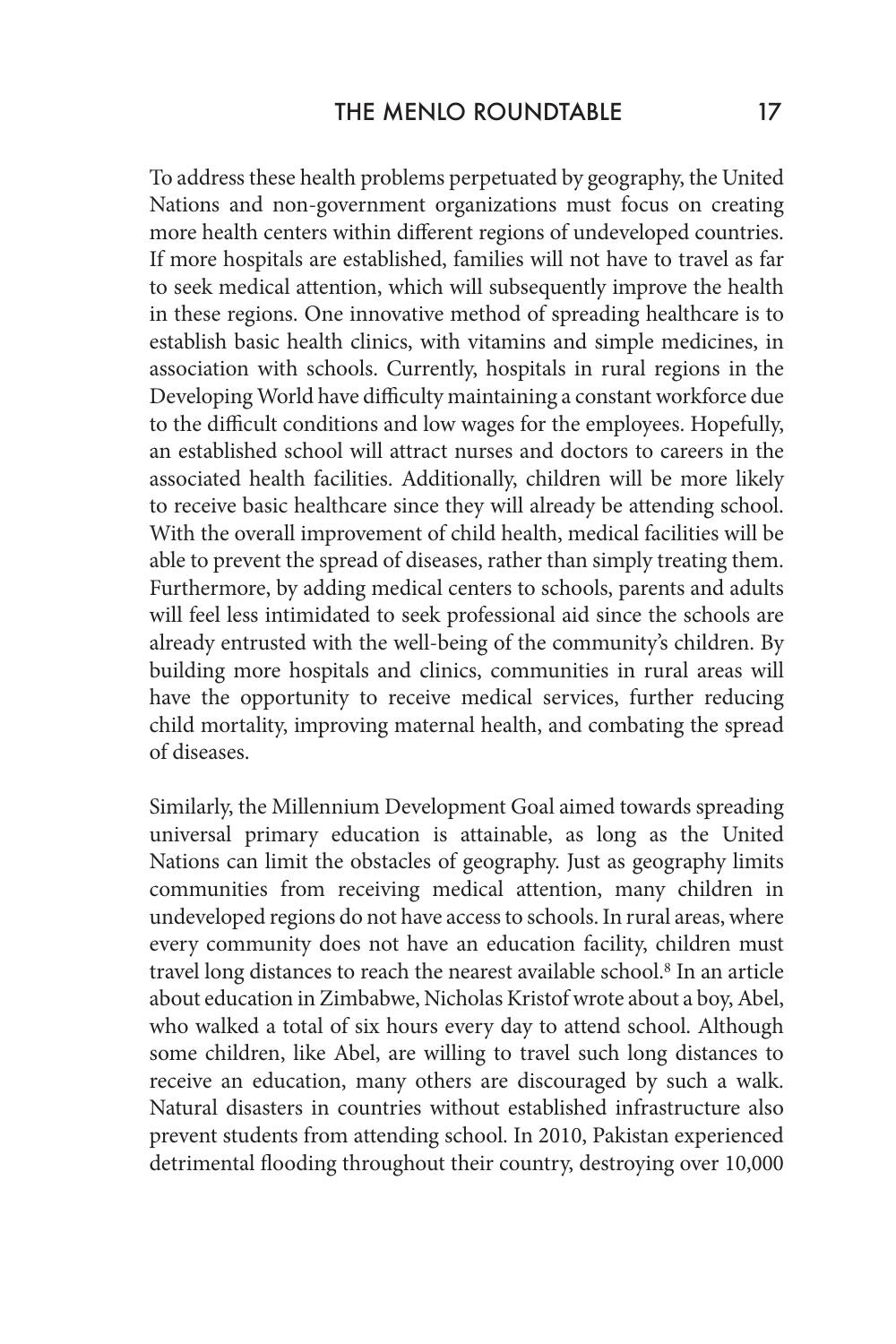schools.<sup>9</sup> Due to the flooding, over 1.3 million children are still unable to receive an education because their schools and transportation systems were destroyed and not replaced. Although geography and weather are uncontrollable, these obstacles prevent children from attending school in developing regions around the world.

The geography of a region influences the economies of various countries, preventing children from receiving an education. Many communities, isolated from cities and industrial jobs, turn to agricultural work to supply an income and feed their families. Whether the geography limits the success of the farmers or enhances it with nutrient-rich terrain and good weather, an agricultural economy requires a large workforce to plant and harvest crops. Often, families rely on the children to contribute to the income by working in the fields or pursuing other jobs. In Kosovo, children in both rural and urban areas are pressured to work as farmers or factory laborers to help support their families.10 Since the children are expected to work all day, they do not have the opportunity to attend school. As these children grow older, their lack of education will limit their job opportunities, subsequently trapping them and their future families in this perpetual cycle of poverty.

Even though geography currently places a substantial limitation on the spread of universal education, the U.N. and NGOs can achieve their goals by making schools more accessible and appealing to families. One approach to improving education rates is to build more schools in regions around the world, reducing the distance children must travel. However, simply building more schools will not automatically spread universal primary education. Along with having a facility, governments and NGOs must provide school supplies and employ a permanent teaching staff. The United Nations and non-government organizations must be willing to allot resources towards buying sufficient learning materials and encouraging teachers to work at schools in impoverished areas. Free the Children, a non-profit organization, focuses on eradicating poverty through education in rural areas. Through its emphasis on "children helping children" around the world, Free the Children has created an innovative way of attracting American and Canadian support to end international social injustices. They have built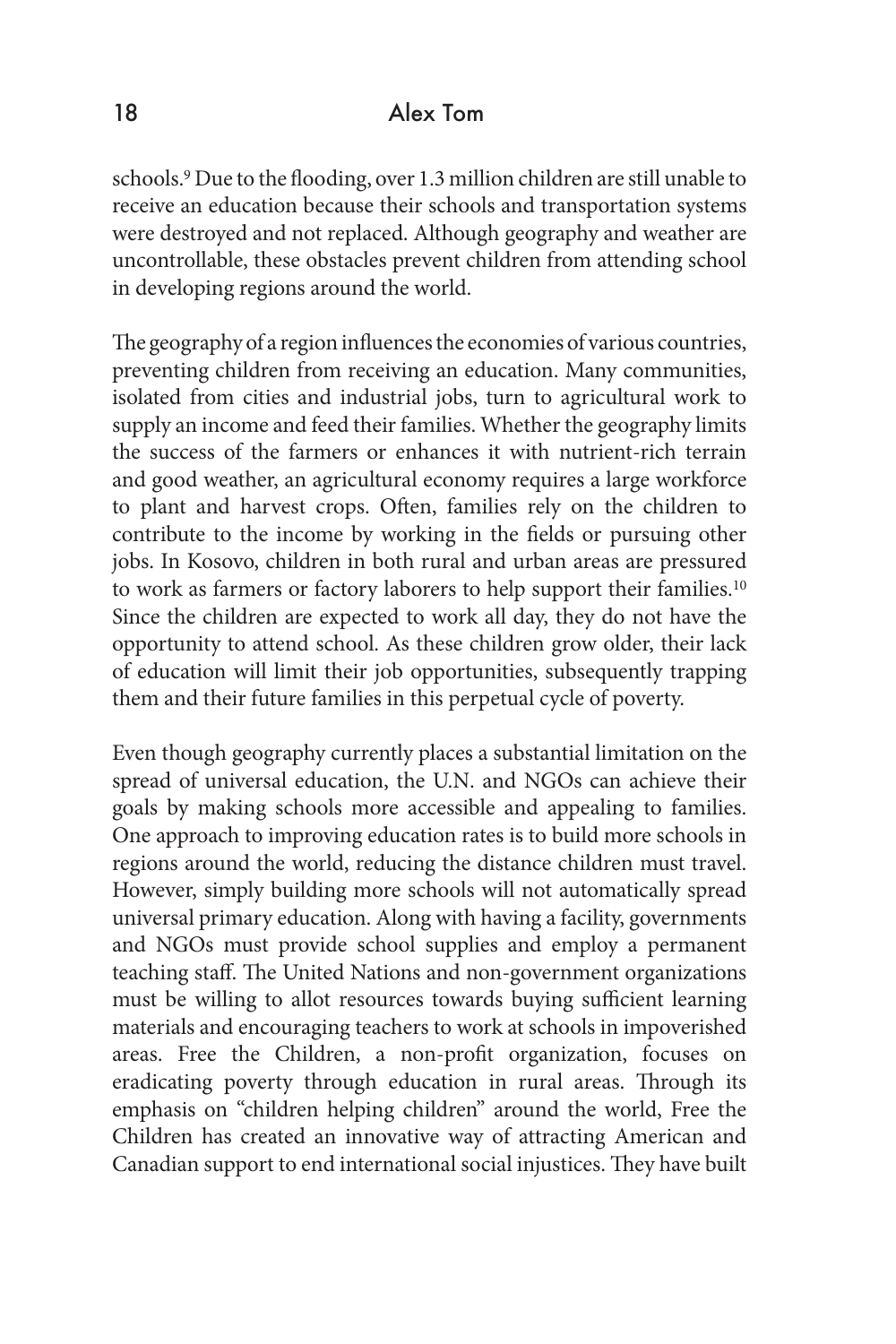650 schools in seven different countries, helping over 55,000 children receive an education.11

A second approach to making schools more accessible for children is to provide a mode of transportation for the students. Although providing transportation for every child is a daunting task, innovative methods of getting students to and from school can increase the education rates in rural areas. Abel, the boy in Zimbabwe, wanted a bike to reduce the time he spent traveling to school.<sup>12</sup> After Kristof's article was published, an American organization, the World Bicycle Relief, sent 200 more bicycles to Abel's village, dramatically increasing the attendance at the local school. If schools around the world invested in innovative techniques of transportation, such as bikes, children would be able to travel to school, further increasing universal primary education rates.

Another tactic to make education more appealing to children and their families is to offer free lunches for the students. A school in an Ethiopian Millennium Village experimented with providing a meal for the students and saw that "the school feeding program is an effective way to attract and keep students; after all, children will be more likely to attend classes if they get a meal out of the deal."13 Not only will providing a meal keep children more focused on learning, but it will also offer an economic incentive for parents to send their kids to school. A free lunch relieves parents from having to buy more food for their children and ensures that the kids will receive an adequate meal during the day. If the U.N. and other NGOs continue to develop innovative ideas on making schools more accessible and appealing to families, the goal of universal primary education can be reached.

The Millennium Development Goals aimed towards promoting gender equality and empowering women are attainable due to the diminishing social stigma against women.<sup>14</sup> Doubtless, within the world today, there are still many obstacles for women. Many cultures and religions do not consider women equal to men. In Saudi Arabia, women are openly and legally discriminated against because they are seen as inferior to men in the Islamic tradition.15 Women in these countries have restricted legal rights and are forced to be dependent on men. The government's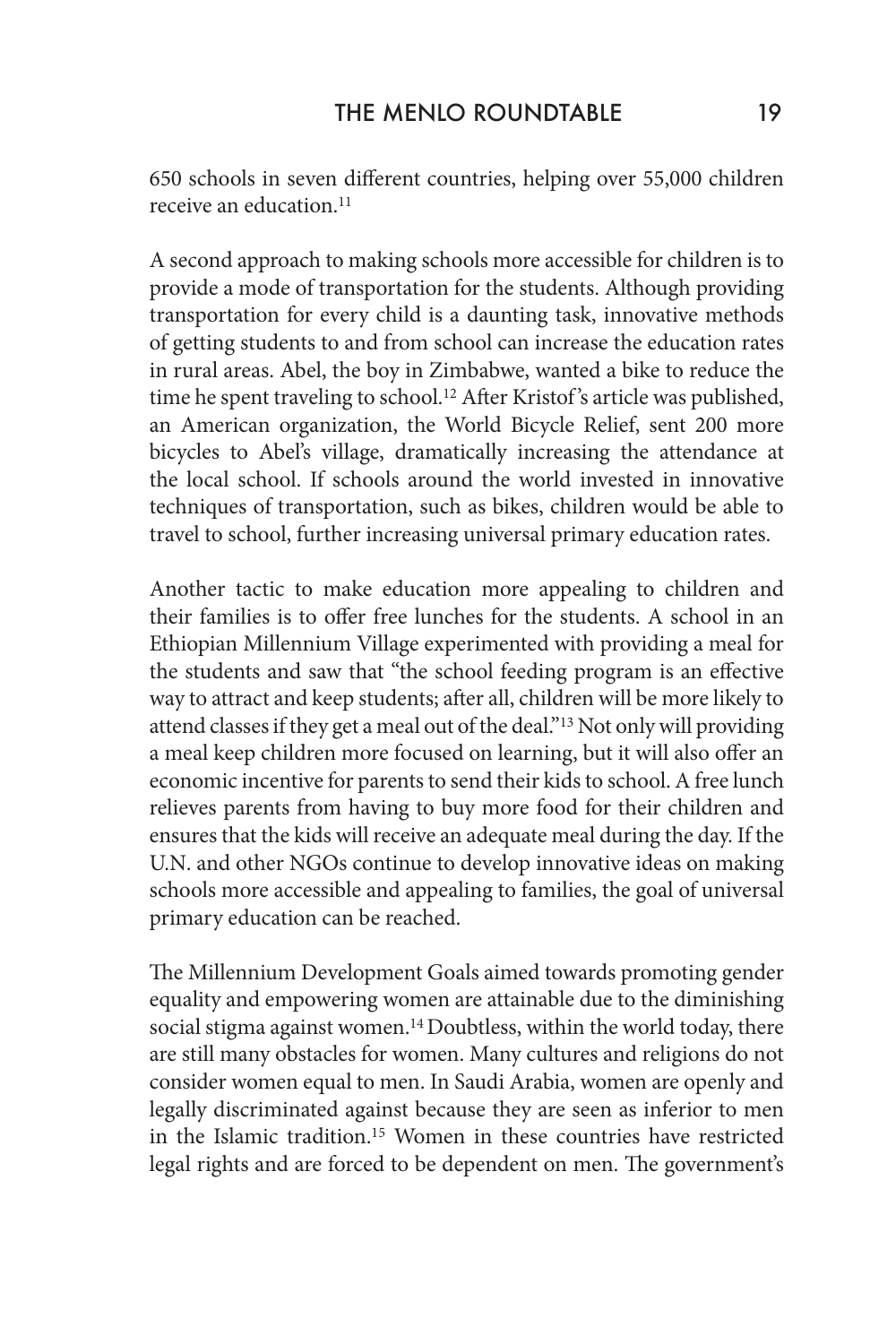rejection of equal opportunities for women perpetuates the stigma that females are undeserving of the most basic human rights. In addition, women are objectified in many countries of Southeast Asia, where prostitution has become socially accepted in recent years. In indigent regions of Thailand, women turn to prostitution for their only source of income, making it a growing portion of the national economies in these regions.16 With so much revenue pouring from these illegal activities, government, desperate for money, neglects to enact and enforce laws restricting prostitution.

Nevertheless, if the U.N. and NGOs focus on empowering women the gender dynamics in the world will eventually shift and accept women's equal role in society. Specifically within Muslim countries, NGOs, such as the Muslim Women's League, advocate for gender equality by generating a political movement of young women for equal domestic rights.17 By educating women in Muslim countries and other patriarchal nations about the political and social rights they deserve, NGOs will generate more internal pressure, from both women and politicians, to allow girls to go to school or women to have domestic rights. Similarly, women will be able to overcome many cultural restrictions if we, as an international community in a modern and developing world, take a stand against gender inequality. Rather than ignore social injustices to maintain peaceful relations with a nation, the governments of developed nations need to prioritize human rights over economic gains.

Another approach to promoting gender equality throughout the world is to empower women to take a larger role in the economy. In the *Women's Crusade* article, Saimi, a housewife from Pakistan, was previously suppressed and beaten by her husband, a socially accepted punishment. However, after taking out a microfinance loan and creating her own business, Saimi gained the respect of her community and superiority over her husband.18 By having a steady income for her family, Saimi was able not only to feed her children and send them to school, but also alter the cultural views of her community to accept independent women. Educational foundations, like CARE International and Camfed, have created a new way of viewing the benefits of education. Rather than only striving to educate children, these organizations teach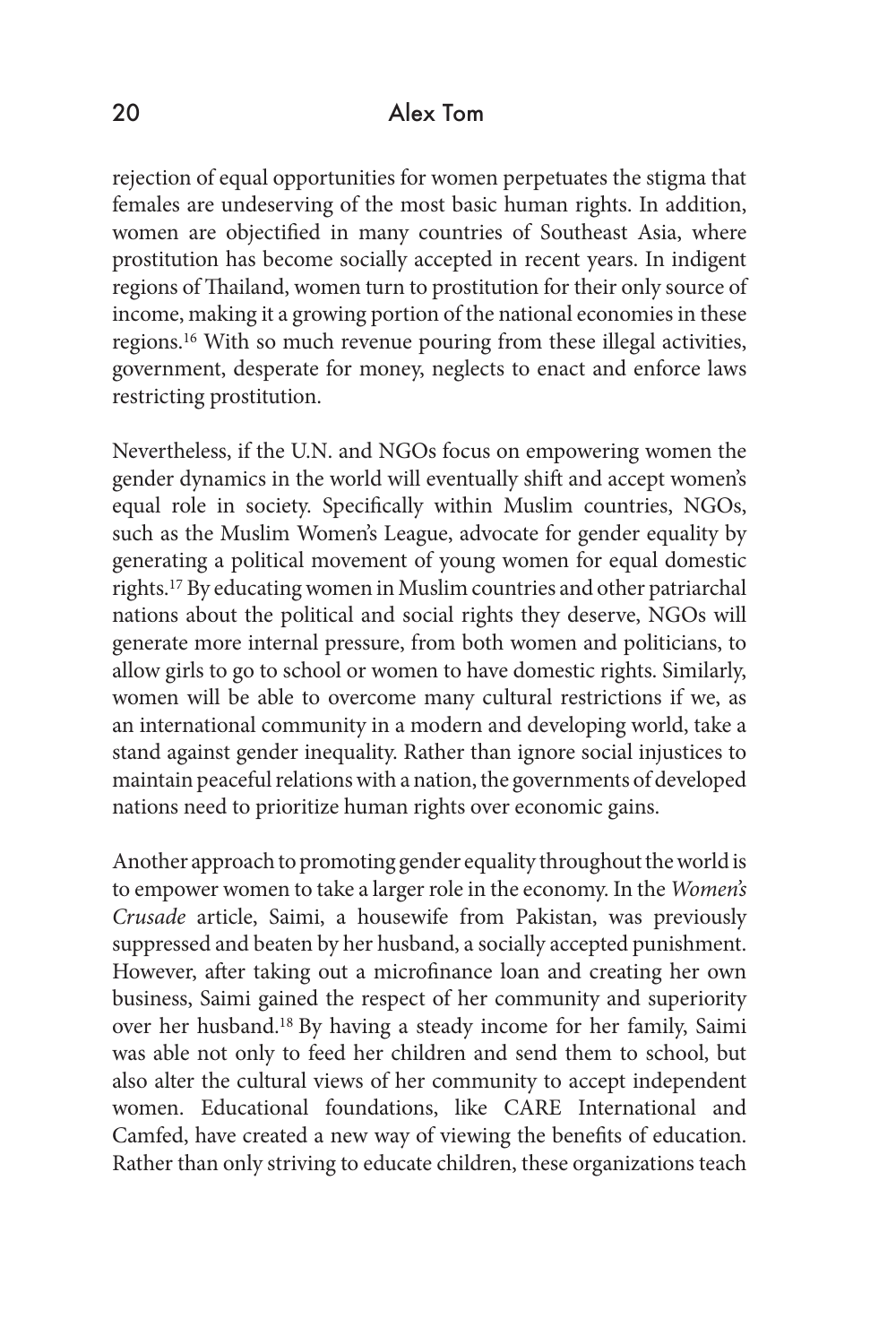young women about the business world and how to start a sustainable company. Microfinance, a new and innovative form of lending money to citizens around the world, has transformed businesses in developing countries by making loans widely available to both women and men. Microfinance organizations, such as Kiva and Namastedirect, provide women with the loans needed to enter the economy, while not creating a system of dependency on foreign aid. By promoting women to make money and subsequently not be dependent on their husbands, social stigma restricting women's rights will eventually fade, enabling the U.N. to achieve its goals of gender equality.

Although many modern industries are dependent on ecologically harmful technology, the U.N. Millenium goals focused on creating environmental sustainability are achievable. The U.N. aims to improve the environment by promoting sustainable development in order to reverse the loss of natural resources and to protect biodiversity.19 However, the United States, where we pride ourselves on the early use of new technology and innovations, is one of the greatest contributors to  $\mathrm{CO}_2$  emissions. Part of our country's environmental damage is a result of our society placing greater value on convenience than concern about our ecological impact. We prefer driving to work over riding our bikes, or take a plastic grocery bag instead of using a reusable one, all because it is *easier*. The main dilemma in our country is that the "convenient" mentality has been ingrained in our society, making these actions socially acceptable. The Millennium Development Goals commission reported that the amount of  $\mathrm{CO}_2$  emissions had decreased since 2008 due to the American economic crisis. With gas prices higher, Americans were less willing to drive cars and opted to use public transportation in order to save money. However, the U.N. estimates that "unless decisive action is taken, emissions will again rise rapidly as the world economy reboots."20 It has taken a devastating economic crisis to improve America's environmental effects, proving that industrial and capitalist countries must enforce environmentally friendly lifestyles to improve the worldwide environmental status.

In order to change this consumer mentality and its harmful effects on the environment, NGOs and governments must educate the population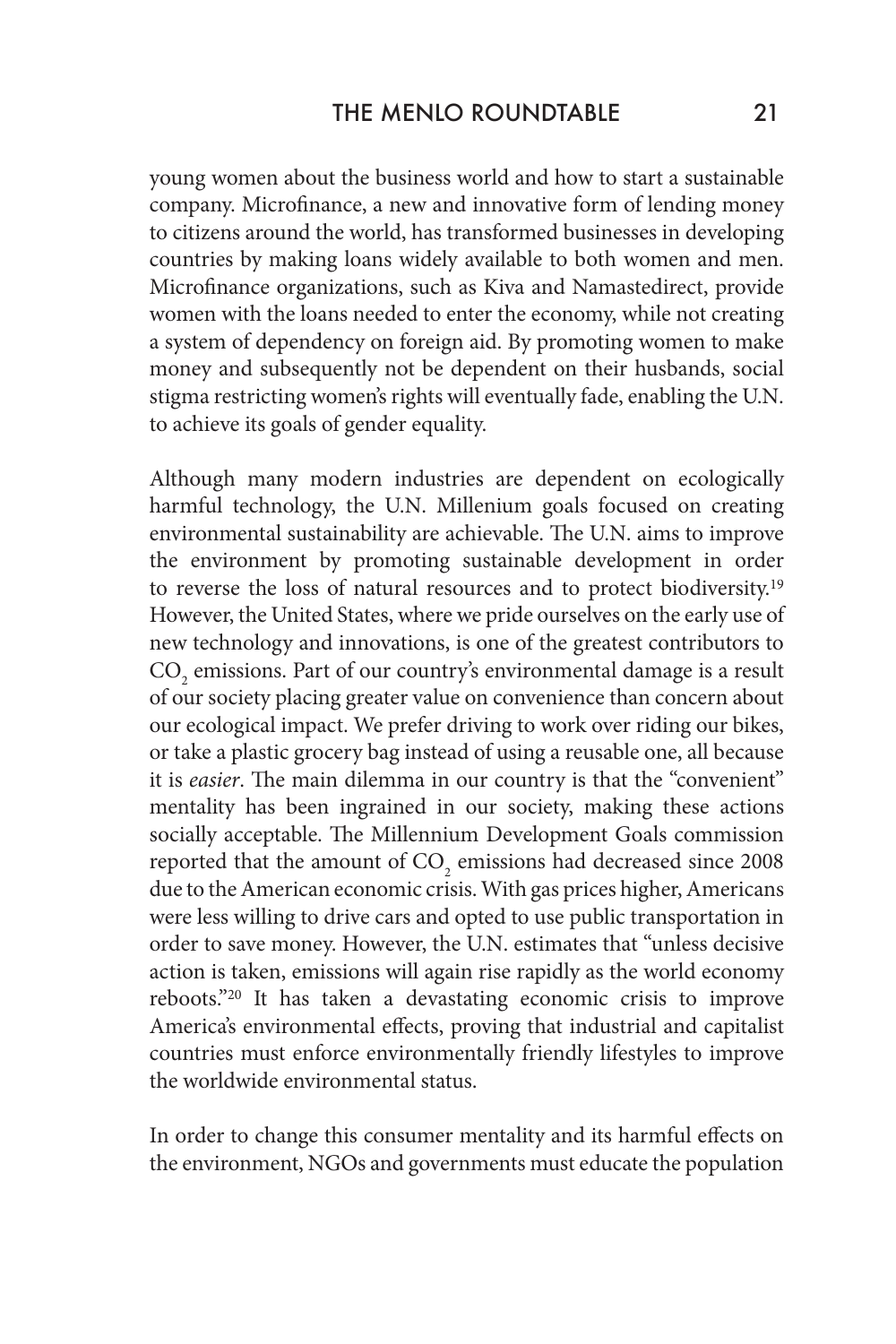on our current ecological impact and motivate every citizen to be more "green." One program, called Generation Waking Up, specifically attempts to enlighten adults and students on the declining state of the environment and how to end such atrocities. Although Generation Waking Up is a relatively small effort focused on initiating local change, governments around the world can create similar, large-scale organizations and incorporate them in the public school system. If governments support highly publicized efforts to teach about global warming, pollution, and deforestation, more people will be inspired to create local change within individual communities around the world. In the meantime, governments need to implement laws restricting environmentally damaging behavior. In California cities, such as San Francisco and San Jose, local governments have banned grocery stores from using plastic bags in an effort to reduce plastic waste.<sup>21</sup> Although waste restrictions have caused citizens and companies to initially complain about the new government regulations, our society has the capability to adapt and accept these laws over time. With a worldwide, united effort towards reversing the current ecological state, the environmental Millennium Development Goals are attainable.

Although the majority of the United Nation's goals are obtainable, the most difficult challenge of eradicating global poverty is ending government instability. The United Nations strives to eradicate fifty percent of extreme poverty by achieving universal employment and ending hunger.<sup>22</sup> However, many governments in undeveloped countries are unwilling to take action to aid their own citizens. Instead, these corrupt governments are focused on pocketing money for their individual benefit, while ignoring the impoverished state of their citizens. In President Obama's message to Ghana in 2009, he stated that, "No country is going to create wealth if its leaders exploit the economy to enrich themselves…No business wants to invest in a place where the government skims 20 percent off the top."<sup>23</sup> Obama explicitly warned that if governments neglect the economic and social state of their country, they will never be able to eradicate poverty. Developing countries similarly cannot rely on foreign aid from the United Nations and NGOs to improve the state of their nation. In Obama's message to Africa, he said that "American aid must be matched by Africa's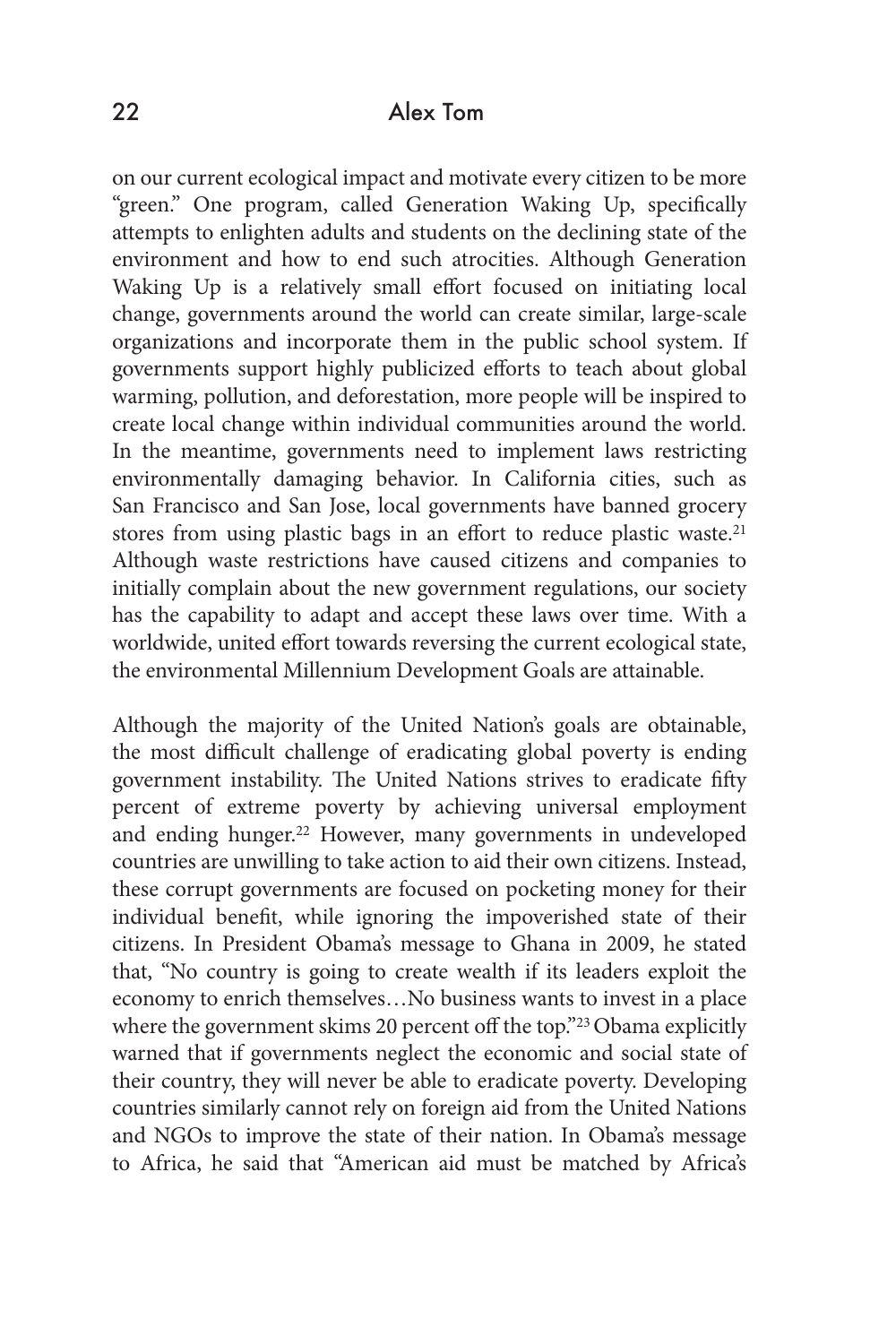responsibility for its own problems."24 Ultimately, governments of impoverished countries must take responsibility for their citizens and focus on implementing each Millennium Development Goal within their nation.

Additionally, political instability perpetuates cycles of poverty due to internal conflicts and genocide. In the documentary *The Reporter,* Kristof travels to the Democratic Republic of the Congo to investigate the effects of ongoing conflict on the mass population.25 With armed and undisciplined soldiers traveling throughout the country, the internal warfare puts women and children of the Congo in danger of sexual and physical abuse. Even though the conflict exists between two different ethnic groups fighting to altruistically help the Congolese people, over 5.4 million citizens have been killed due to this violence. Furthermore, internal conflict indirectly impacts the population because the government's attention is turned towards ending the violence, rather than feeding their citizens or providing education and employment opportunities. Although the war groups consider themselves to be the "liberators" of their country, they are the main reason their nation is trapped in a never-ending cycle of poverty. If the governments of these conflict-stricken areas take action to control war groups and prevent further violence, it is possible for developing countries to begin the process of eradicating poverty.

As I evaluate the probability of the Millennium Development Goals being reached within my lifetime, I am generally optimistic. If the United Nations, NGOs and individual governments can work together and implement each goal in one region at a time, the geographical, cultural, and governmental obstacles can be overcome. The key requirements to meet these objectives are the development of innovative sources of aid to improve health and primary education, as well as the empowerment of women through employment and political opportunities. The ultimate factor in determining the success of developing countries will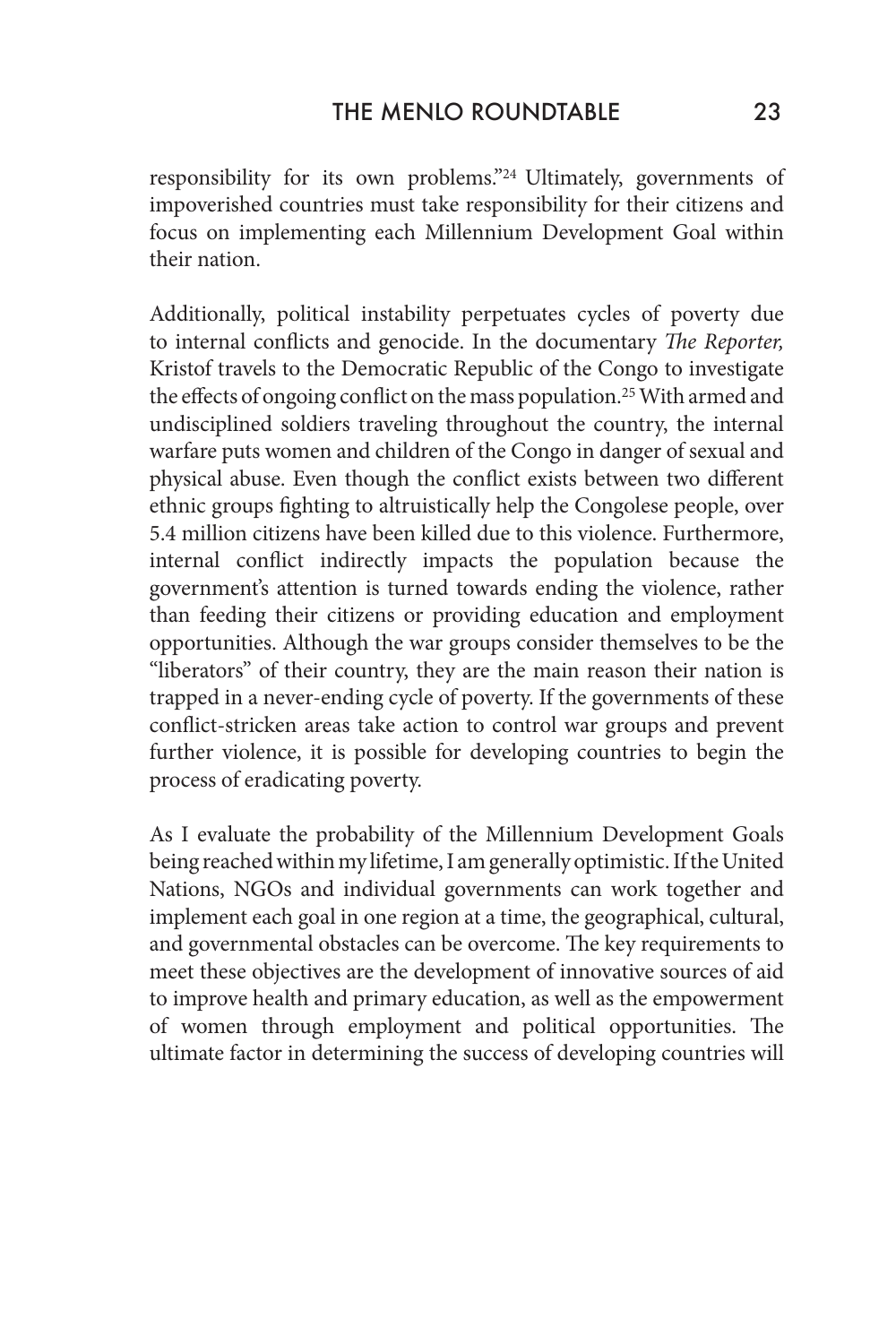depend on the governments of these regions. If these governments take the responsibility of protecting and aiding their citizens, the global eradication of poverty may be achievable. Lastly, the rest of the world holds the responsibility of maintaining hope that a world free of poverty and social injustice is possible. As Leana Wen from *The Reporter* said, "We, as an international community, need to maintain hope, for hope is what will initiate change."26  $\bullet$ 

### **Notes**

1. "Fast Facts: The Faces of Poverty," Millennium Project, http://www.unmillenniumproject.org/documents/3-MP-PovertyFacts-E.pdf (accessed December 12, 2010).

2. Ibid.

3. Ibid.

4. Ibid.

5. "Millennium Development Goals," 2010, United Nations, http://www.un.org/millenniumgoals/ (accessed December 13, 2010).

6. Nicholas Kristof, "Health issues in a Millennium Village," January 10, 2010, *New York Times*, http://kristof.blogs.nytimes. com/2010/01/16/health-issues-in-a-millennium-village/ (accessed December 3, 2010).

7. Alex Tom and Leyla Nielson, "Meningitis in Nigeria" (presentation, Menlo School, Atherton, CA, November 12, 2010).

8. Nicholas Kristof, "A Boy and a Bicycle(s)," September 15, 2010, *New York Times*, http://www.nytimes.com/2010/09/16/opinion/16kristof. html?ref=nicholasdkristof (accessed December 15, 2010).

9. "Children in Pakistan," December 2010, Unicef, http://www.unicefusa.org/assets/pdf/PakistanDec10\_ENG\_opt.pdf (accessed February 19, 2011).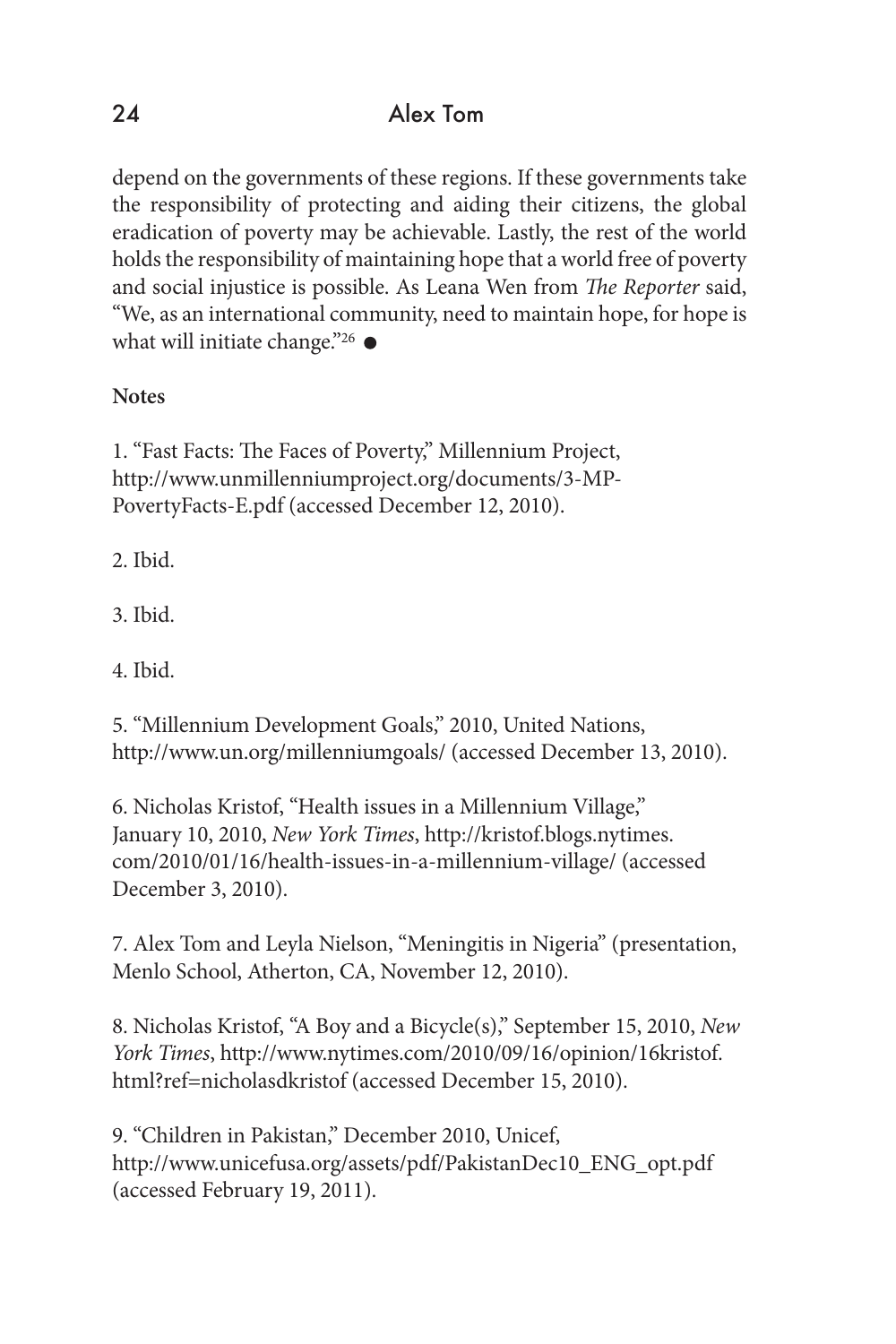10. Alex Tom and Birtu Belete, "Education in Kosovo" (presentation, Menlo School, Atherton, CA, October 14, 2010).

11. "International Programs," 2010, Free the Children, http://www.freethechildren.com/whatwedo/international/ (accessed February 19, 2011).

12. Kristof, "A Boy and a Bicycle(s)."

13. Nicholas Kristof, "The Food Program in a Koraro School," January 25, 2010, *New York Times*, http://kristof.blogs.nytimes. com/2010/01/25/the-food-program-in-a-koraro-school/ (accessed December 3, 2010).

14. "Millennium Development Goals."

15. Caitlin Peltz and Leyla Nielson, "Saudi Arabia" (presentation, Menlo School, Atherton, CA, November 8, 2010).

16. Yishan Lin and Zoe Aron, "Sex Trafficking and Prostitution in Thailand" (presentation, Menlo School, Atherton, CA, November 8, 2010).

17. Peltz and Neilson.

18. Nicholas Kristof and Sheryl Wudunn, "The Women's Crusade," August 23, 2009, *New York Times*, http://nytimes.com/2009/08/23/ magazine/23Women-t.html (accessed October 1, 2010).

19. "Millennium Development Goals."

20. United Nations, "The Millennium Development Goals Report 2010," press release, June 23, 2010.

21. "San Jose City Council approves plastic bag ban," December, 14, 2010, *San Francisco Chronicle*, http://www.sfgate.com/cgi-bin/article. cgi?f=/n/a/2010/12/13/state/n221220S69.DTL (accessed December 13, 2010).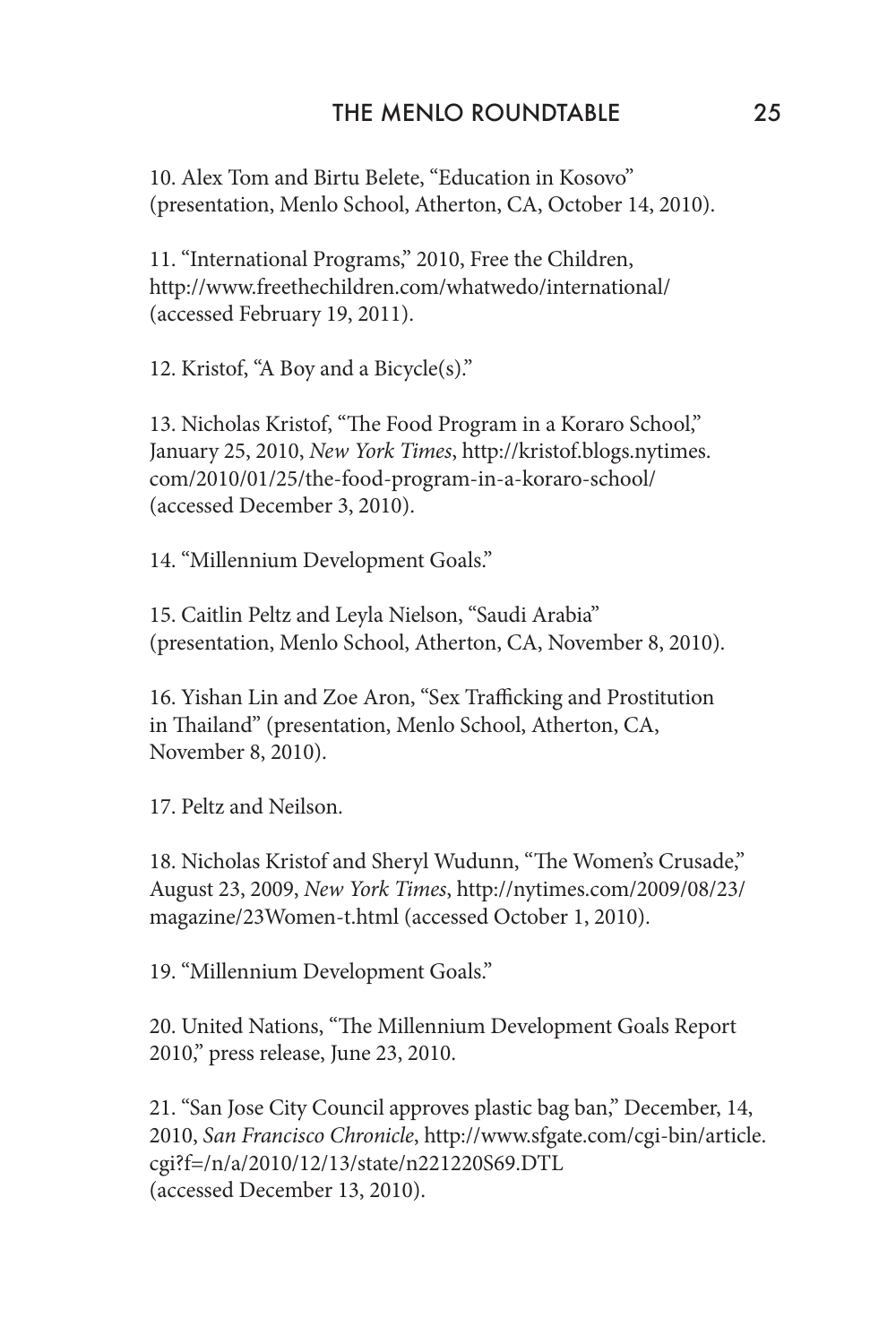22. "Millennium Development Goals."

23. Peter Baker, "Obama Delivers Call for Change to a Rapt Africa," July 12, 2009, *New York Times*, http://www.nytimes.com/2009/07/12/ world/africa/12prexy.html (accessed December 16, 2010).

24. Ibid.

25. *The Reporter*, DVD, directed by Eric Daniel Metzgar, 2009 (New York, NY: Reporters Stick Figure Productions, 2009).

# 26. *The Reporter.*

# **Bibliography**

Baker, Peter. "Obama Delivers Call for Change to a Rapt Africa." July 12, 2009. *New York Times*. http://www.nytimes.com/2009/07/12/ world/africa/12prexy.html (accessed December 16, 2010).

"Children in Pakistan." December 2010. Unicef. http://www.unicefusa.org/assets/pdf/PakistanDec10\_ENG\_opt.pdf (accessed February 19, 2011).

"Fast Facts: The Faces of Poverty." Millennium Project. http://www.unmillenniumproject.org/documents/3-MP-PovertyFacts-E.pdf (accessed December 12, 2010).

"International Programs." 2010. Free the Children. http://www.freethechildren.com/whatwedo/international/ (accessed February 19, 2011).

Kristof, Nicholas. "A Boy and a Bicycle(s)." September 15, 2010. *New York Times*. http://www.nytimes.com/2010/09/16/opinion/16kristof. html?ref=nicholasdkristof (accessed December 15, 2010).

Kristof, Nicholas. "The Food Program in a Koraro School." January 25, 2010. *New York Times*. http://kristof.blogs.nytimes.com/2010/01/25/ the-food-program-in-a-koraro-school/ (accessed December 3, 2010).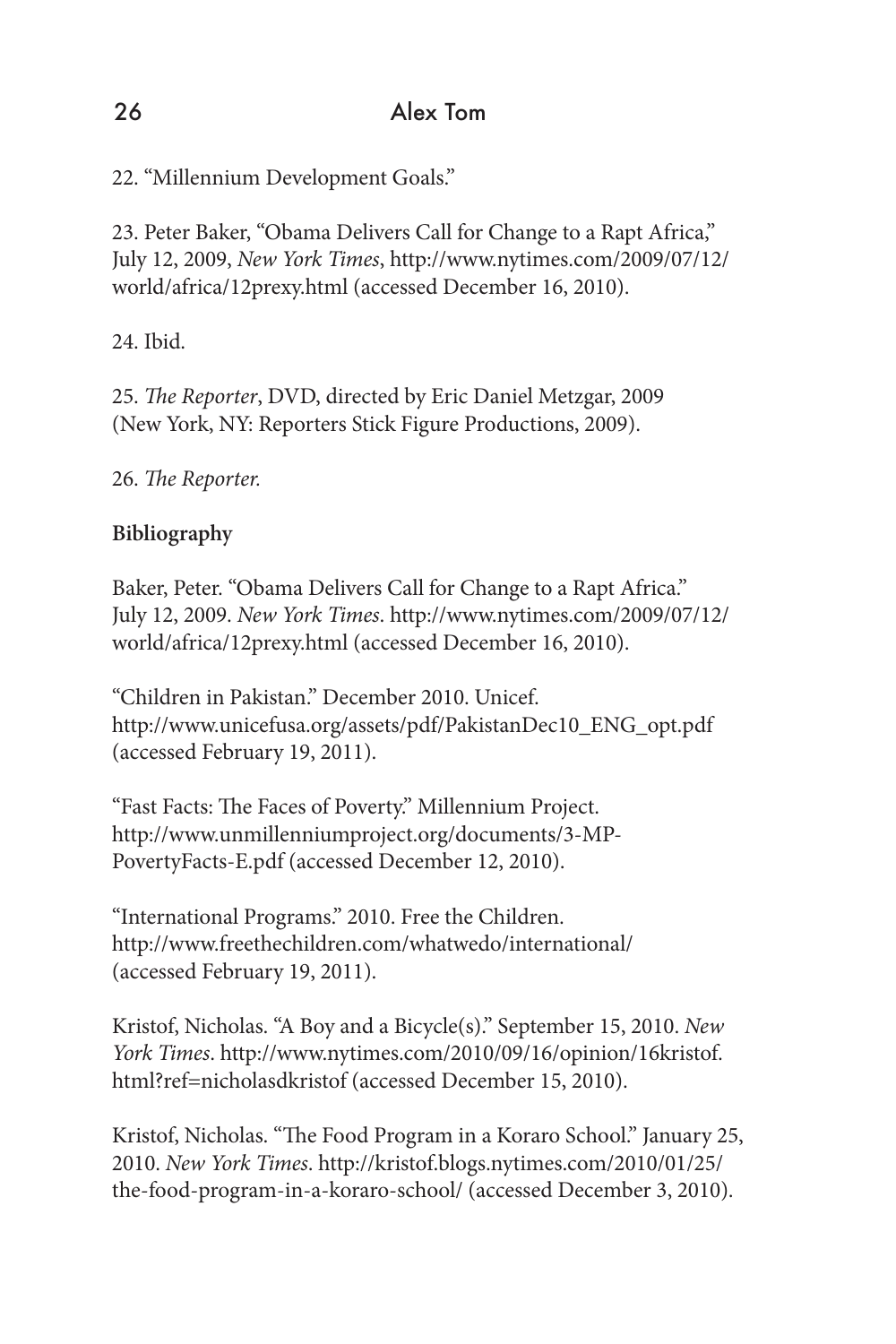Kristof, Nicholas. "Health issues in a Millennium Village." January 10, 2010. *New York Times*. http://kristof.blogs.nytimes.com/2010/01/16/ health-issues-in-a-millennium-village/ (accessed December 3, 2010).

Kristof, Nicholas and Wudunn, Sheryl. "The Women's Crusade." August 23, 2009. New York Times. http://nytimes.com/2009/08/23/ magazine/23Women-t.html (accessed October 1, 2010).

Lin, Yishan and Aron, Zoe. "Sex Trafficking and Prostitution in Thailand." Presentation, Menlo School, Atherton, CA, November 8, 2010.

"Millennium Development Goals." 2010. United Nations. http://www.un.org/millenniumgoals/ (accessed December 13, 2010).

Peltz, Caitlin and Nielson, Leyla. "Saudi Arabia." Presentation, Menlo School, Atherton, CA, November 8, 2010.

*The Reporter.* DVD. Directed by Eric Daniel Metzgar. 2009. New York, NY: Reporters Stick Figure Productions, 2009.

"San Jose City Council approves plastic bag ban." December, 14, 2010. *San Francisco Chronicle*. http://www.sfgate.com/cgi-bin/article. cgi?f=/n/a/2010/12/13/state/n221220S69.DTL (accessed December 13, 2010).

Tom, Alex and Nielson, Leyla. "Meningitis in Nigeria." Presentation, Menlo School, Atherton, CA, November 12, 2010.

Tom, Alex and Belete, Birtu. "Education in Kosovo." Presentation, Menlo School, Atherton, CA, October 14, 2010.

United Nations. "The Millennium Development Goals Report 2010." Press Release. June 23, 2010.